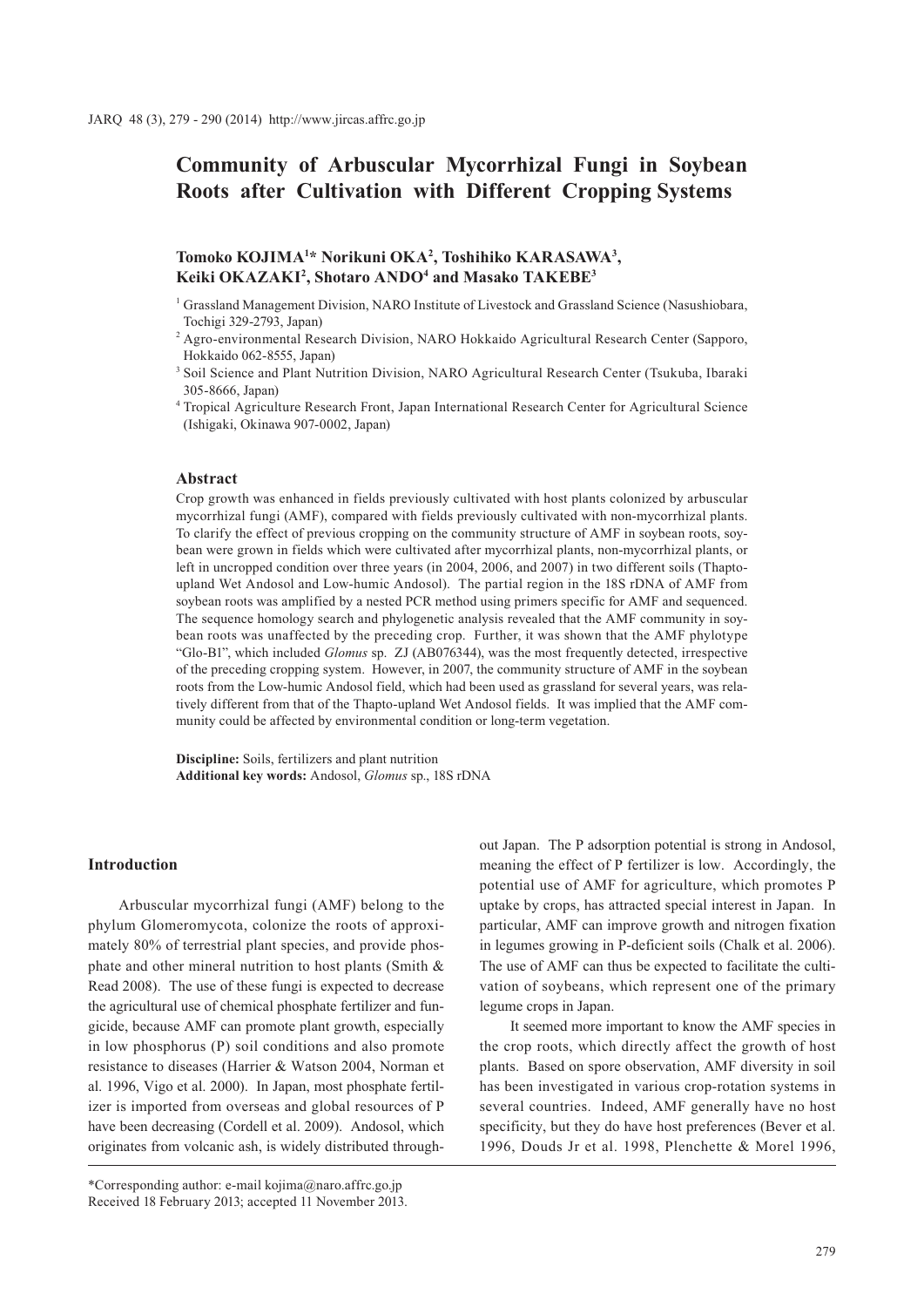Sanders & Fitter 1992). Further, AMF diversity is also related to plant diversity (van der Heijden et al. 1998 & 2003). Hendrix et al. (1995) reported that in Kentucky (USA), *Gigaspora margarita* dominated in continuous soybean plots, whereas *Glomus macrocarpum* and *Glomus fecundisporum* dominated in rotated plots. A soybean-sorghum rotation field in Nebraska (USA) showed great AMF diversity, with AMF species belonging to *Glomus, Acaulospora, Entrophospora,* and *Gigaspora* (Ellis et al. 1992). In a maize-soybean rotation field in Minnesota (USA), *Glomus aggregatum* dominated (Kurle & Pfleger 1996). These findings implied that the AMF community might differ among various types of crop-rotation systems, with different environmental factors and crops, including soybean. However, the dominant AMF species in the soil sometimes differ from those colonizing the plant roots (Clapp et al. 2002).

AMF species in crop roots were investigated using biomolecular techniques and phylogenetic analysis. For example, an initiative study showed that species such as *Glomus mosseae* dominated in the plant roots at arable sites (pea, maize, and wheat crops) in North Yorkshire (UK) (Helgason et al. 1998), while *Glomus* species dominated in the roots of wheat and maize in the same area (Daniell et al. 2001). Recently, the AMF community in long-term experimental agricultural fields has been reported. Regarding AMF in the roots of maize grown in a long-term monocultural field in Martvasar (Hungary), established half a century ago, although *Glomus* spp. dominated, many phylotypes of Glomeraceae were detected (Sasvári et al. 2011). It was implied that using phylogenetic analysis would allow the AMF community in the plant roots to be classified more precisely, especially Glomeraceae including unidentified or unculturable *Glomus* spp. For Japanese agricultural fields, the AMF community in the plant roots in grasslands (Saito et al. 2004) and in the roots of the Japanese pear (Yoshimura et al. 2013) was investigated. The AMF community in the soil of long-term experimental fields in Hokkaido was also examined using soybean cultivation methods involving phylogenetic analysis and trap culture (Cheng et al. 2013). However the effects of crop rotation on the AMF community remain unclear.

Enhancement of crop growth has been demonstrated in fields previously cultivated with mycorrhizal plants when compared with those previously cultivated with non-mycorrhizal plants or no plants (Arihara & Karasawa 2000, Karasawa et al. 2000, 2001, & 2002). For example, maize growth was enhanced after mycorrhizal crop cultivation (Arihara & Karasawa 2000). The spore density in the soil after cultivating mycorrhizal sunflowers exceeded that after cultivating non-mycorrhizal mustard (Karasawa et al. 2002). Karasawa et al. (2001) investigated the effects of soil characteristics on AMF dynamics for maize as a succeeding crop. It was suggested that the differences in maize growth, cultivated after various previous crops, were mainly attributable to the differences in AMF colonization, rather than differences in soil type.

As described above, the mechanism of the effect of the previous crop condition on succeeding crops was considered to be increased AMF spore density and colonization rate, which caused increased P uptake and promoted the growth of succeeding crops (Karasawa et al. 2000, 2001, & 2002). However, there was potential for different AMF composition in the crop roots to be established by the influence of the previous crop and different environmental factors, resulting in the different P uptake of plants. Indeed it was reported that different AMF species had different P supply abilities (Smith et al. 2003 & 2004). It was also reported that *Gigaspora margarita* (Saito & Vargas 1991) or *Glomus* spp. had been found to be dominant (An et al. 1990, Franke-Snyder et al. 2001), in the soil of soybean fields in Japan and elsewhere. However, there was little information about the AMF community structure and dominant AMF species in the soybean roots, particularly when cultivated after a range of previous crops in Japanese fields.

In this study, to know the effects of previous crops or field conditions on the AMF community structure in succeeding crops, we investigated the AMF in soybean roots, cultivated after a range of previous crops in various fields in Hokkaido, Japan,. This research could also help reveal the relationship between dominant AMF taxa in soybean fields and cropping systems, and might be useful for constructing crop-rotation systems.

### **Materials and Methods**

### **1. Cultivation and sampling of soybeans**

Soybean (*Glycine max* (L.) Merr. cv. Tsurumusume) was grown after cultivating under different preceding-crop conditions since 2004 at the NARO Hokkaido Agricultural Research Center, Hokkaido, Japan (Oka et al. 2010), and soybean plants were sampled from experiments in 2004, 2006 and 2007. The conditions of the fields where samples were collected are listed in Table 1. In these experiments, each condition included 4 field subplots, respectively. The soil type of Field No. 23-15 in 2007 was Low-humic Andosol [Typic Hapludands (USDA Soil Taxonomy)] while that of other fields was Thapto-upland Wet Andosol [Typic Endoaquands (USDA Soil Taxonomy)] (Obara et al. 2011). Before these experiments, in Field No. 13-36, cabbage (*Brassica oleracea* L. var. *capitata*) and other crops were cultivated from 2001 to 2002. *Avena sativa* L. and green manure were cultivated in Field No. 9-25 from 2003 to 2004 and in Field No. 13-32 from 2004 to 2005. Field No. 23-15 with Low-humic Andosol was used as grassland, where red clover (*Trifolium pratense* L.) with other weeds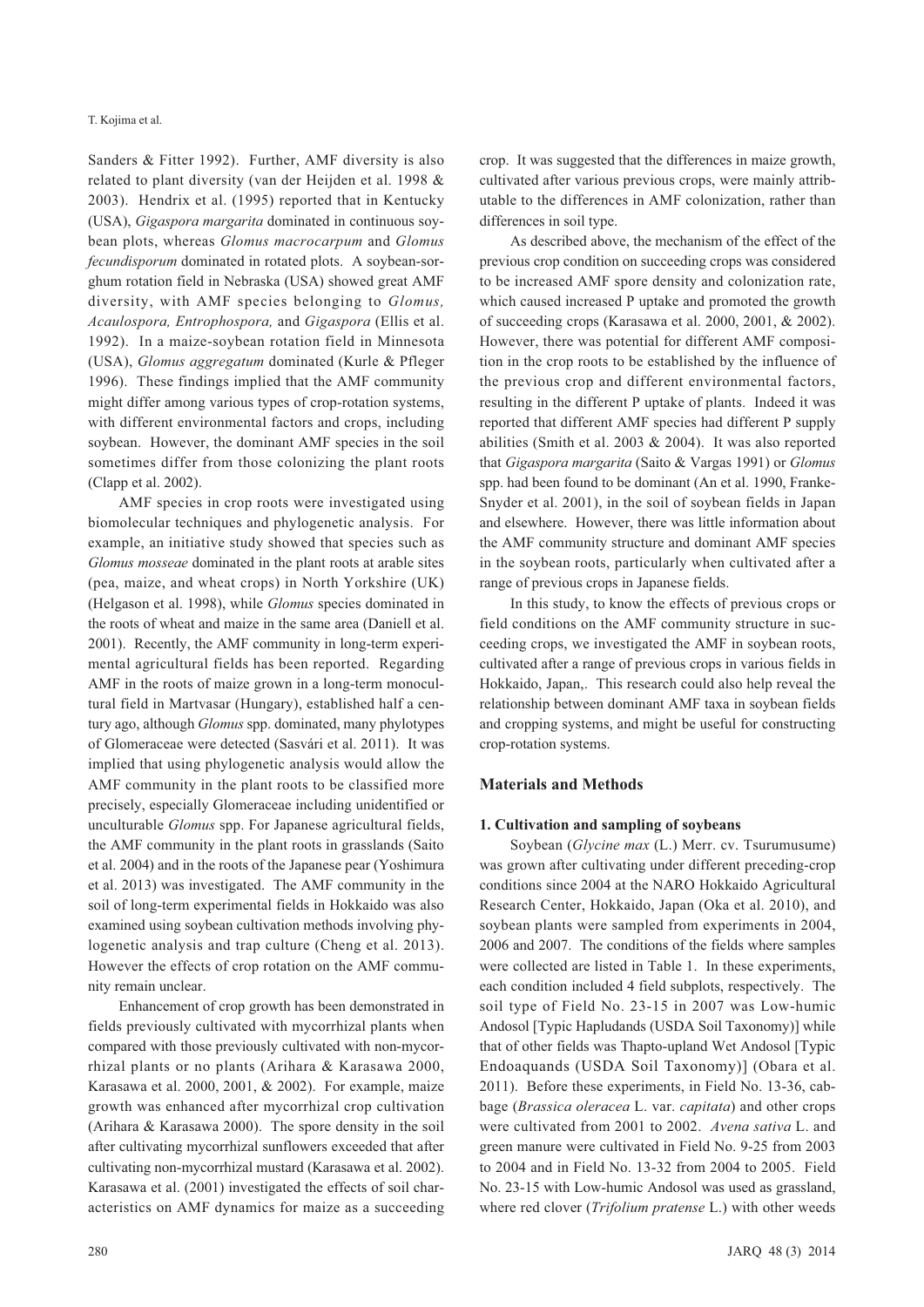| Year | Field     |                        | Chemical properties of the soil $†$ |     |                            |                             | Previous crop                                   |                      |                               |
|------|-----------|------------------------|-------------------------------------|-----|----------------------------|-----------------------------|-------------------------------------------------|----------------------|-------------------------------|
|      | No.       | Subplot<br>area $(m2)$ | Soil<br>type $\ddagger$             | pH  | Available P<br>$(mg kg-1)$ | Total N<br>$(g \, kg^{-1})$ | <b>CEC</b><br>$(\text{cmol}_c \text{ kg}^{-1})$ | Mycorrhizal          | Non-mycorrhizal<br>or no crop |
| 2004 | $13 - 36$ | 13                     | TА                                  | 5.3 | 69.8                       | 2.9                         | 30.4                                            | Carrot, Spring wheat | No crop (bared)               |
| 2006 | $9 - 25$  | 15                     | TA                                  | 5.4 | 41.5                       | 4.0                         | 29.6                                            | Azuki bean, Maize    | Sugar beet, Buckwheat         |
| 2007 | $13 - 32$ | 25                     | TА                                  | 5.4 | 86.2                       | 4.5                         | 38.3                                            | Maize                | <b>Buckwheat</b>              |
| 2007 | $23 - 15$ | 18                     | LA                                  | 5.8 | 10.5                       | 2.7                         | 17.4                                            | Maize                | <b>Buckwheat</b>              |

**Table 1. The experimental conditions of soybean fields where the samples were collected**

† The data of the soil characteristics in 2004 and 2006 was according to Oka et al. (2010).

‡ TA: Thapto-upland Wet Andosol, LA: Low-humic Andosol

was grown for 4 years (from 2002 to 2005).

The soybeans were seeded on May 19, 2004; May 22, 2006; and May 21, 2007 and fertilized with  $N : P_2O_5 : K_2O$ at 20:50:80 kg/ha. On each hill, two seeds were sown. For DNA analysis, 3 soybean samples (each of which comprising 2 plants on a single hill) were each collected from 2 field subplots, meaning a total of 6 samples were collected for 1 preceding-crop condition.

In 2004, on July 6 (6 weeks after sowing), the soybeans were sampled from the subplots that had been cultivated the year before with 3 different crop types: carrot (*Daucus carota* L. cv. Kinkoh-sanzun) and spring wheat (*Triticum aestivum* L. cv. Haruyutaka), and no crop (bare). In 2006, on July 4 and 20 (6 and 8 weeks after sowing respectively), soybeans were sampled from subplots that had been cultivated the year before with 4 different crops: maize (*Zea mays* L. cv. Peter-corn), azuki bean (*Vigna angularis* (Willd.) Ohwi & Ohashi cv. Erimo-shozu), sugar beet (*Beta vulgaris* ssp. *vulgaris* cv. Abend), and buckwheat (*Fagopyrum esculentum* cv. Kitawasesoba). In 2007, soybeans were cultivated in fields of different soil types that had been cultivated the year before with maize (*Zea mays* L. cv. New Dent 95-day DKC34-20, Snow Brand Seed, Japan) or buckwheat, and soybeans were sampled on July 4 and 17 (6 and 8 weeks after sowing respectively).

Soybean seeds were harvested from 4 experimental subplots for each field condition, on September 21 in 2004, on September 26 in 2006, and September 19 in 2007 (Oka et al. 2010).

# **2. Sample preparation and measurement of AMF colonization**

The soybean samples were separated into shoots and roots. The roots were washed, and the root nodules were removed. The roots were then cut into approximately 1-cmlong pieces and stored at -30°C before use. A portion of the roots was placed in 5% KOH in the test tube, and incubated in boiling water for 20 min. The roots were then stained with Trypan Blue (Brundrett et al. 1996). Colonization was measured under a dissecting microscope; counting more

than 200 points, according to the gridline intersect method (Giovannetti & Mosse 1980). Data on AMF colonization was statistically analyzed using the Tukey method.

### **3. DNA extraction from root samples**

The roots were crushed under liquid nitrogen using a mortar and pestle, and DNA samples were prepared from the powder, weighing approximately 10 mg, by boiling with Chelex 100 resin (Bio-Rad, CA, USA), followed by purification using isopropanol precipitation and a Geneclean Spin Kit (Q-Biogene, MP Biochemicals, CA, USA) for the samples collected in 2004 (Di Bonito et al. 1995) or a DNeasy Plant Mini Kit (QIAGEN, Tokyo, Japan) for those collected in 2006 and 2007.

# **4. Sequencing, homology search, and phylogenetic analysis**

The amplification of a region in the fungal 18SrDNA was conducted using the nested PCR method (Saito et al. 2004, Sato et al. 2005). The AMF specific primer pairs AMV4.5F / AMV4.5R and AMV4.5NF / AMDGR were used for the first and second PCR, respectively. The PCR products, which had a length of approximately 270 bp, were purified using a QIAquick PCR Purification Kit (QIAGEN, Tokyo, Japan). The PCR products were inserted into a TA vector (pSTBlue-1) and transformed into competent cells of *Escherichia coli* according to the protocol of the AccepTor Vector Kit (Novagene, Merck KGaA, Darmstadt, Germany). The *E. coli* was cultivated on nutrient broth agar plates at 37°C overnight, and the positive colonies were then used for insert DNA PCR amplification with plasmid primers T7 5′- CTAATACGACTCACTATAGGG-3′and SP6 5′- ATTTAGGTGACACTATAGA-3′. The reaction volume for the PCR was 20 μl and included 0.5 μM of each primer, 200 μM of each dNTP, 1.5 mM of  $MgCl<sub>2</sub>$ , and 0.5 units of Taq DNA polymerase (Ampli Taq Gold, Applied Biosystems, Life Technologies, CA, USA or ExTaq, TAKARA, Shiga, Japan). The thermal cycler was programmed as follows: initial step for denaturation, 5 min at 95°C; 35 cycles of 1 min at 94°C for denaturation, 1 min at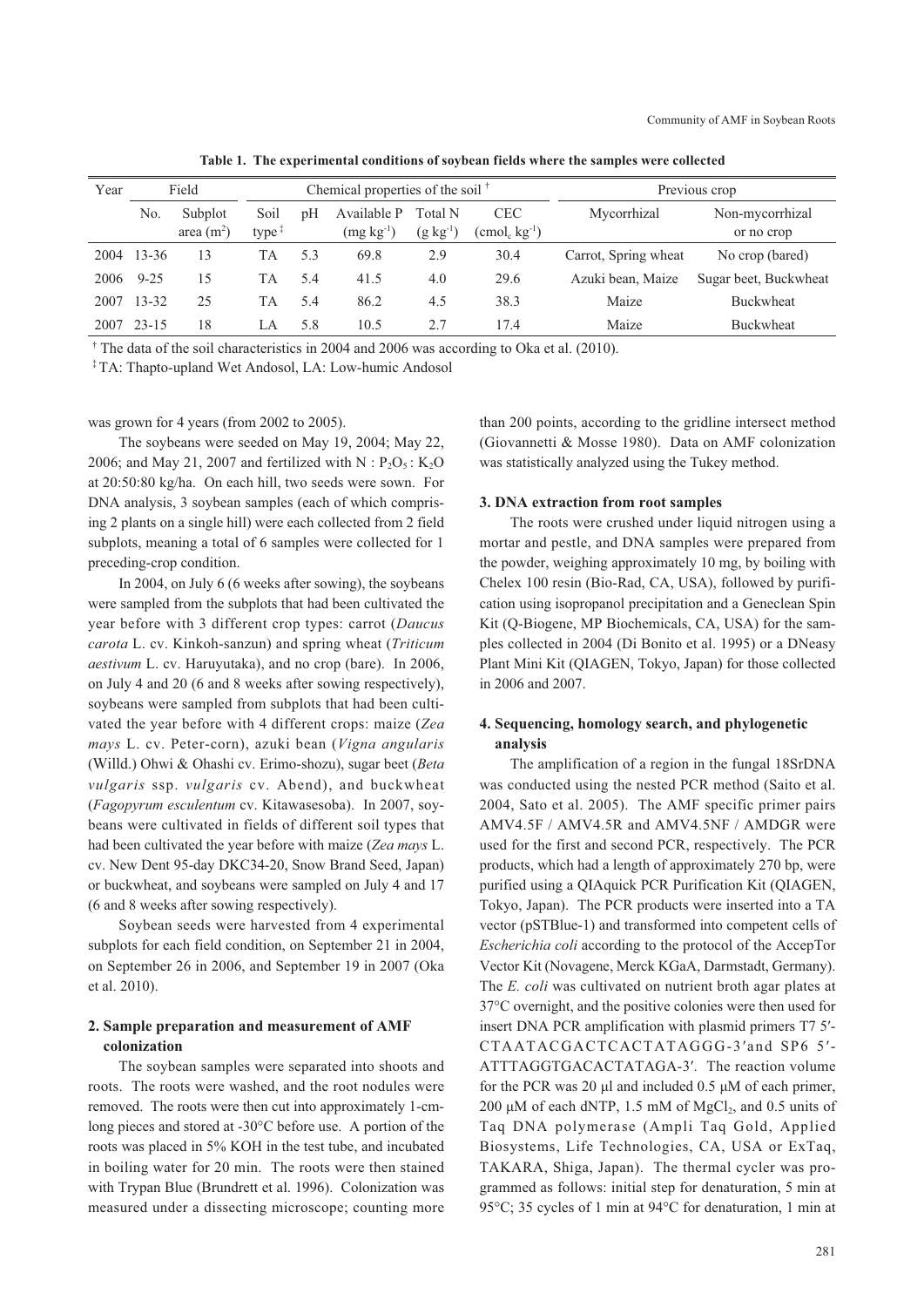55°C for annealing, and 1 min at 72°C for polymerization respectively; followed by a final extension step of 10 min at 72°C.

Approximately 10 colony PCR products were prepared from each of the 6 PCR products, which originated from 6 different DNA samples. Accordingly, a total of approximately 60 clones were prepared for each condition. The colony PCR products were subjected to an extension reaction with primer T7 or SP6 for DNA sequencing according to the method in the sequencing manuals (Applied Biosystems, Life Technologies, CA, USA). The extension reaction products were then purified by gel filtration (Sephadex G50 fine; GE Healthcare Japan, Tokyo, Japan), dissolved with 10 μl formaldehyde and electrophoresed on a sequencer (ABI PRISM® 3100 Genetic Analyzer, Applied Biosystems, Life Technologies, CA, USA). The homology search of DNA sequences were performed using the Basic Local Alignment Search Tool (BLAST) on the DDBJ web

page (http://www.ddbj.nig.ac.jp/index-j.html). When the clone sequence showed a high homology score with other fungi or organisms, the data were excluded. Data were also excluded when the identity of the AMF strains or clones in DDBJ was less than 90%.

To understand the phylogenetic relationship among the AMF sequences from soybean roots, phylogenetic trees covering the detected strains was constructed with registered sequences of AMF and *Saccharomyces cereviciae* as the outer group in DDBJ. The sequence data of AMF, colonizing in soybean roots at 6 weeks in 2004, 2006 and 2007, were used for phylogenetic tree. If there were more than two individuals (sequence data) for each AMF, which was classified by showing the highest homology score for the same AMF isolate or clone on the DDBJ database, one sequence data was selected. The software "CLC Main Workbench 6" (Filgen, Aichi, Japan) was used for phylogenetic analysis. The AMF phylotype was defined based on

| Table 2. AMF colonization in soybean roots and soybean yields |  |  |  |  |
|---------------------------------------------------------------|--|--|--|--|
|---------------------------------------------------------------|--|--|--|--|

| Previous crop | Colonization                | Soybean yield                |
|---------------|-----------------------------|------------------------------|
|               | $($ %) <sup>†</sup>         | $(Mg/ha)^{\ddagger}$         |
| Spring wheat  | $63.1 \pm 10.6^a$           | $2.78 \pm 0.23$ <sup>a</sup> |
| Carrot        | $54.6 \pm 4.0^a$            | $2.75 \pm 0.10^{\text{a}}$   |
| No crop       | $55.9 \pm 2.4^{\mathrm{a}}$ | $2.56 \pm 0.00^{\text{a}}$   |
|               |                             |                              |

† The values are the average of 6 samples for DNA analysis.

<sup>‡</sup>The values are the average of 4 experimental plots.

(c)

(a)

| Previous crop | Colonization $(\frac{6}{6})^{\dagger}$ |                             | Soybean yield                |
|---------------|----------------------------------------|-----------------------------|------------------------------|
|               | 6 week                                 | 8 week                      | $(Mg/ha)^{\ddagger}$         |
| Maize         | $43.5 \pm 4.9^{\circ}$                 | $60.6{\pm}9.8^b$            | $2.70 \pm 0.28$ <sup>a</sup> |
| Azuki bean    | $43.7 \pm 9.3^{\circ}$                 | $76.0 \pm 3.0^{\circ}$      | $2.50 \pm 0.19^{\text{a}}$   |
| Sugar beat    | $11.7 \pm 2.9^b$                       | $38.3 \pm 7.7$ °            | $2.41 \pm 0.50$ <sup>a</sup> |
| Buckwheat     | $14.2 \pm 3.2^b$                       | $43.3 \pm 3.2$ <sup>c</sup> | $2.15 \pm 0.12$ <sup>a</sup> |

† The values are the average of 6 samples for DNA analysis.

<sup>‡</sup>The values are the average of 4 experimental plots.

| Previous crop<br>Soil type |           | Colonization $(\frac{9}{6})^{\dagger}$ | Soybean yield               |                               |  |
|----------------------------|-----------|----------------------------------------|-----------------------------|-------------------------------|--|
|                            |           | 6 week                                 | 8 week                      | $(Mg/ha)^{\ddagger}$          |  |
| Thapto-upland              | Maize     | $55.7 \pm 5.1^{\circ}$                 | $60.5 \pm 2.8^b$            | $2.58 \pm 0.24$ <sup>a</sup>  |  |
| Andosol                    | Buckwheat | 41.2 $\pm$ 5.0 $^{\circ}$              | $48.6 \pm 9.6$ <sup>c</sup> | $2.21 \pm 0.13$ <sup>ab</sup> |  |
| Low-humic                  | Maize     | $75.6 \pm 3.6^{\circ}$                 | $80.3 \pm 4.5^{\circ}$      | $1.78 \pm 0.18$ bc            |  |
| Andosol                    | Buckwheat | $35.4 \pm 5.3$ °                       | $50.3 \pm 5.0$ °            | $1.41 \pm 0.30$ <sup>c</sup>  |  |

† The values are the average of 6 samples for DNA analysis.

‡ The values are the average of 4 experimental plots.

The soybean roots for DNA analysis were sampled at 6 weeks after sowing in 2004 (a), and then at 6 and 8 weeks after sowing in 2006 (b) and 2007 (c).

Subsequently, AMF colonization in plant roots was measured.

Soybean seeds were harvested in September in 2004 (a), 2006 (b), and 2007 (c).

<sup>(</sup>b)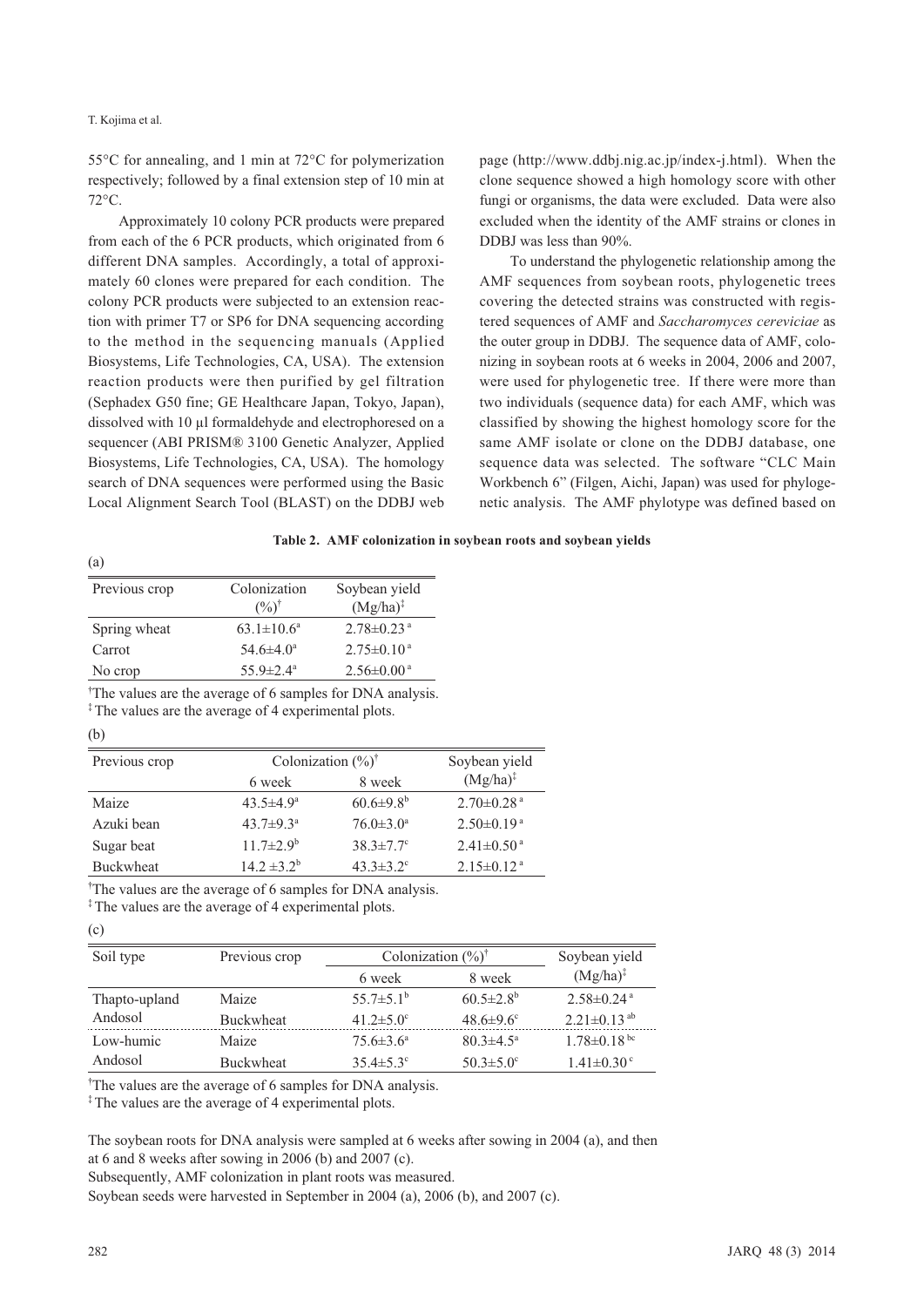the topology of the phylogenetic tree with sequential similarities, while the AMF phylotype was classified via phylogenetic analysis, following the previous taxonomy suggested by Schüßler et al. (2001). It was difficult to classify AMF at species level, by the region of 18S rDNA amplified by AMF-specific primers used in this study, and the AMF taxonomy is under development (Redecker et al. 2013). Therefore, we followed the basic form (Schüßler et al. 2001), adopted with molecular phylogenetics.

# **5. Multivariate statistical analysis and rarefaction analysis**

Two multivariate statistics were used to reveal the main factors determining the AMF community in soybean roots. For these analyses, the data were converted into binary data, '1' for detected and '0' for undetected. Detrended corresponding analysis (DCA) was initially performed with data of AMF phylotypes, classified by homology search and phylogenetic analysis (Hill & Gauch 1980), using the free statistical software program "R" (http://www. r-project.org/). If the gradient length value was less than 4, principal component analysis (PCA) was performed (Hasegawa 2006), using the free software program for EXEL (http://www.vector.co.jp/soft/winnt/business/ se412290.html). Furthermore, the current status of the sampling effort was analyzed by rarefaction analysis using the free Analytic Rarefaction software program (http://strata. uga.edu/software/Software.html) (Renker et al. 2006, Simberloff 1978).

### **Results**

# **1. AMF colonization in the roots of soybeans and soybean yields**

In 2004, the AMF colonization rate in the soybean roots did not differ among all previous conditions (Table 2a). In 2006 and 2007, samples were collected with two different cultivation periods, because it was thought that the AMF flora would change concomitantly with the growth stage of host plants. In 2006, previous cropping with mycorrhizal plant species, maize or azuki bean, resulted in a significantly higher AMF colonization in soybean roots than previous cropping with non-mycorrhizal species, sugar beet or buckwheat, did at 6 and 8 weeks after sowing ( $P < 0.01$ ,  $n = 6$ ) (Table 2b). In 2007, AMF colonization in the soybean roots was significantly higher in the previous cropping with maize than with buckwheat ( $P < 0.05$ ,  $n = 6$ ) (Table 2c). Where the previous crop was maize, AMF colonization was higher in the field composed of Low-humic Andosol (No. 23-15) than in the Thapto-upland Wet Andosol (No. 13-32).

The yields of soybean seeds did not differ among a range of previous conditions in 2004 and 2006 (Tables 2a &

2b). In 2007, the soybean yields were higher in Thaptoupland Andosol than Low-humic Andosol, where the previous crops were the same (Table 2c). The soybean yields were not different between the previous crops maize and buckwheat, when those in the same field was compared.

### **2. AMF community in soybean roots**

The phylogenetic tree (Fig. 1) was constructed with the registered strains of DDBJ and the partial 18S rDNA sequences of AMF, colonizing the soybean roots in 2004 and 2006 (listed in Table 3), and in 2007 (listed in Table 4). The sequences of these AMF in soybean roots were registered in the DDBJ database. Depending on this phylogenetic tree, the detected AMF colonizing soybean roots could be separated into 11 phylotypes, Glo-A1, Glo-A2, Glo-A3, Glo-A4, Glo-B1, Glo-B2, Acaulosporaceae, Archaeosporaceae, Diversisporaceae, Gigasporaceae, and Paraglomeraceae (Fig. 1).

In 2004 and 2006, irrespective of the previous crop condition on the plot, the most frequently detected AMF phylotype was the Glo-B1 group, colonizing in the soybean roots, while the second was the Glo-A1 group (Fig. 1 and Table 5). The most frequently detected AMF sequences showed the highest homology with *Glomus* sp. ZJ (AB076344) in the group Glo-B1 and the second ones did with *Glomus* sp. Glo3 (AJ715998) in the Glo-A1 group. In 2004 and 2006, the number of detected AMF phylotype was minimal when the previous crop condition was "no crop". Furthermore, the AMF community structure differed slightly between 2004 and 2006. For example, AMF, belonging to Diversisporaceae, were detected in 2006, but not in 2004.

In 2007, irrespective of the previous crops, the most detectable AMF phylotypes, collected in the field of Thaptoupland Wet Andosol, were Glo-B1, Glo-A1, and Paraglomeraceae (Fig. 1 and Table 6). Therefore, when the soil type of the experimental fields was Thapto-upland Wet Andosol, the most detectable AMF phylotypes in 2004, 2006, and 2007 resembled each other (Tables 5 & 6). However, the most detectable AMF phylotypes in the field of Low-humic Andosol were Glo-A2 and Glo-B2, including *G. intraradices* or *Glomus* sp. NBR PP1 (EF136915), respectively. Further, the number of detected AMF phylotypes tended to be higher in Low-humic Andosol than Thapto-upland Wet Andosol (Table 6) and the AMF community structure in soybean roots differed between different fields in 2007. AMF belonged to the groups, Glo-A3, Glo-A4 and Acaulosporaceae, which were only detected in Lowhumic Andosol (Fig. 1 & Table 6).

The detection of AMF phylotype by homology search in Tables 5 & 6 was subsequently converted into binary data, and the DCA was performed. Consequently, the gradient length of the first axis was 0.187, less than 4, confirming that the PCA had more adapted to analyze the factors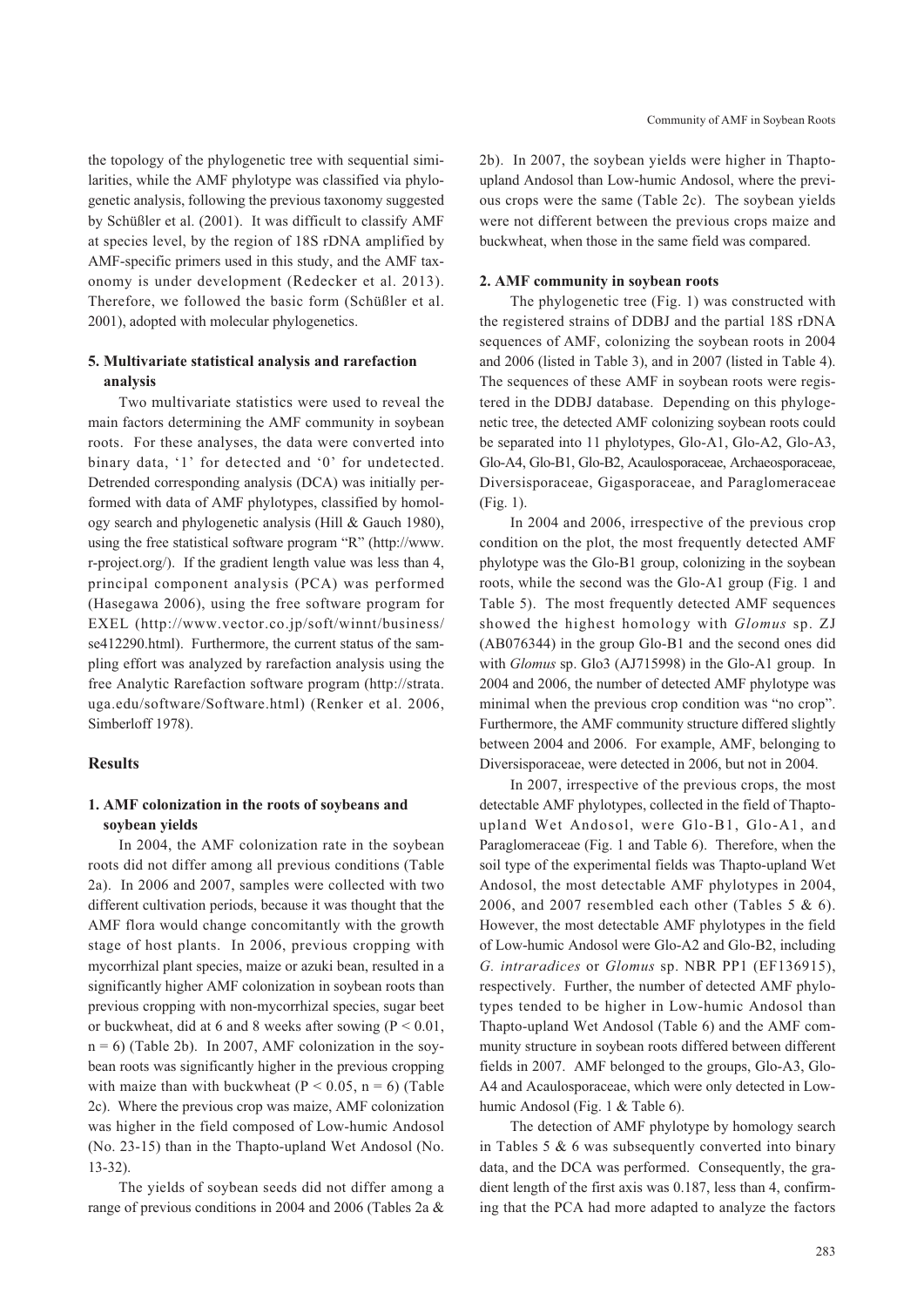

#### **Fig. 1. Phylogenetic tree of AMF colonizing in the soybean roots**

The 18S rDNA was originated from AM fungal strains colonizing in soybean roots, collected in 2004, 2006, and 2007, listed in Tables 3 and 4. *Saccharomyces cereviciae*, as the outer group, and other AMF sequences were from the DDBJ database. The values of branches were supported by the NJ method. The distance of phylogenetic tree was derived from bootstrap analysis.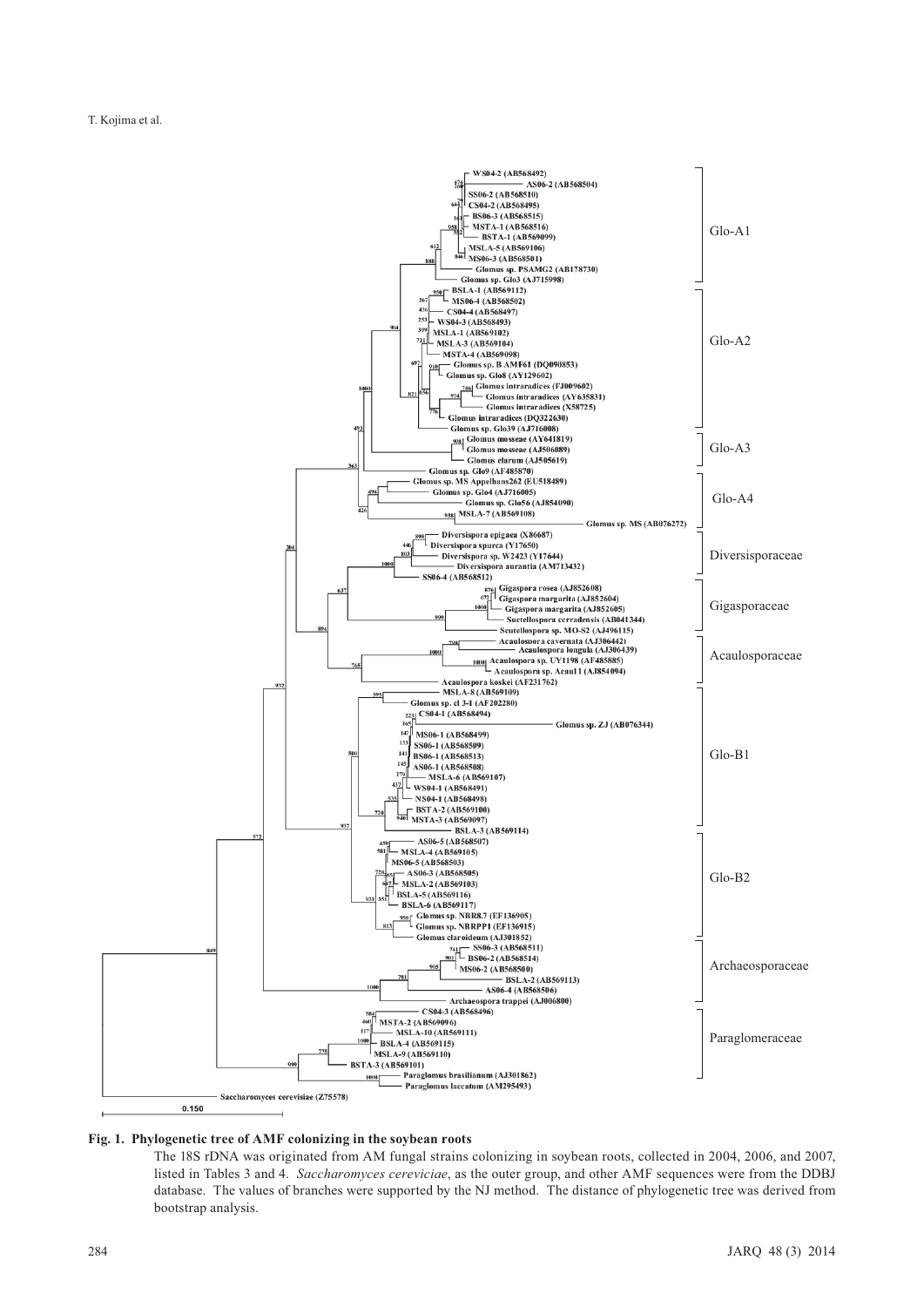| Year | Previous crop    | The name of the AMF clone,  | The AMF isolates or clones in DDBJ data, |
|------|------------------|-----------------------------|------------------------------------------|
|      |                  | colonizing in soybean roots | showing the highest identity             |
| 2004 | Wheat            | WS04-1                      | <i>Glomus</i> sp. ZJ                     |
|      |                  | WS04-2                      | Glomus sp. Glo3                          |
|      |                  | WS04-3                      | Glomus intraradices                      |
|      | Carrot           | $CS04-1$                    | Glomus sp. ZJ                            |
|      |                  | CS04-2                      | Glomus sp. Glo3                          |
|      |                  | CS04-3                      | Paraglomus brasilianum                   |
|      |                  | $CS04-4$                    | Glomus intraradices                      |
|      | No crop          | NS04-1                      | <i>Glomus</i> sp. ZJ                     |
| 2006 | Maize            | MS06-1                      | <i>Glomus</i> sp. ZJ                     |
|      |                  | MS06-2                      | Archaeospora trappei                     |
|      |                  | MS06-3                      | Glomus sp. Glo3                          |
|      |                  | MS06-4                      | Glomus intraradices                      |
|      |                  | MS06-5                      | Glomus mosseae                           |
|      | Azuki bean       | AS06-1                      | <i>Glomus</i> sp. ZJ                     |
|      |                  | AS06-2                      | Glomus sp. Glo3                          |
|      |                  | AS06-3                      | Glomus sp. NBRPP1                        |
|      |                  | AS06-4                      | Archaeospora trappei                     |
|      |                  | AS06-5                      | Glomus mosseae                           |
|      | Sugar beat       | SS06-1                      | <i>Glomus</i> sp. ZJ                     |
|      |                  | SS06-2                      | Glomus sp. Glo3                          |
|      |                  | SS06-3                      | Archaeospora trappei                     |
|      |                  | SS06-4                      | Diversispora aurantia                    |
|      | <b>Buckwheat</b> | <b>BS06-1</b>               | Glomus sp. ZJ                            |
|      |                  | <b>BS06-2</b>               | Archaeospora trappei                     |
|      |                  | <b>BS06-3</b>               | Glomus sp. Glo3                          |

**Table 3. The list of AMF clones used for phylogenetic analysis, colonizing soybean roots in 2004 and 2006**

For example, for the AMF clone name in the soybean roots, "WS04" means the AMF which originated from the Wheat-Soybean cultivation system in 2004, and "MS06" indicates Maize-Soybean cultivation in 2006.

|  |  | Table 4. The list of AMF for the phylogenetic analysis, colonizing soybean roots in 2007 |
|--|--|------------------------------------------------------------------------------------------|
|  |  |                                                                                          |

| Field No. (Soil type)                        | Previous crop    | The name of the AMF clone,                                                                          | The AMF isolates or clones in DDBJ                                                                                                                                                                              |
|----------------------------------------------|------------------|-----------------------------------------------------------------------------------------------------|-----------------------------------------------------------------------------------------------------------------------------------------------------------------------------------------------------------------|
|                                              |                  | colonizing in soybean roots                                                                         | data, showing the highest identity                                                                                                                                                                              |
| No. 13-32<br>(Thapto-<br>upland Wet Andosol) | Maize            | MSTA-1<br>MSTA-2<br>MSTA-3<br>MSTA-4                                                                | <i>Glomus</i> sp. Glo3<br>Paraglomus laccatum<br><i>Glomus</i> sp. ZJ<br>Glomus intraradices                                                                                                                    |
|                                              | <b>Buckwheat</b> | BSTA-1<br>BSTA-2<br>BSTA-3                                                                          | <i>Glomus</i> sp. Glo3<br>Glomus sp. ZJ<br>Paraglomus laccatum                                                                                                                                                  |
| No. $23-15$<br>(Low-humic Andosol)           | Maize            | MSLA-1<br>MSLA-2<br>MSLA-3<br>MSLA-4<br>MSLA-5<br>MSLA-6<br>MSLA-7<br>MSLA-8<br>MSLA-9<br>$MSLA-10$ | Glomus intraradices<br>Glomus sp. NBRPP1<br>Glomus intraradices<br>Glomus mosseae<br><i>Glomus</i> sp. Glo3<br>Glomus sp. ZJ<br>Glomus sp. MS<br>Glomus cl 3-1<br>Paraglomus brasilianum<br>Paraglomus laccatum |
|                                              | <b>Buckwheat</b> | BSLA-1<br>BSLA-2<br>BSLA-3<br>BSLA-4<br>BSLA-5<br>BSLA-6                                            | Glomus intraradices<br>Archaeospora trappei<br>Glomus sp. ZJ<br>Paraglomus laccatum<br><i>Glomus</i> sp. NBRPP1<br>Glomus mosseae                                                                               |

For the AMF clone name in the soybean roots, "MSTA" means the strain which originated from the Maize-Soybean cultivation system at Thapto-upland Wet Andosol (Field No. 13-32), "BSTA" means from Buckwheat-Soybean cultivation at Thapto-upland Wet Andosol. The name "MSLA" means from Maize-Soybeancultivation at Low-humic Andosol (Field No. 23-15), "BSLA" means the strain which originated from Buckwheat-Soybean cultivation at Low-humic Andosol.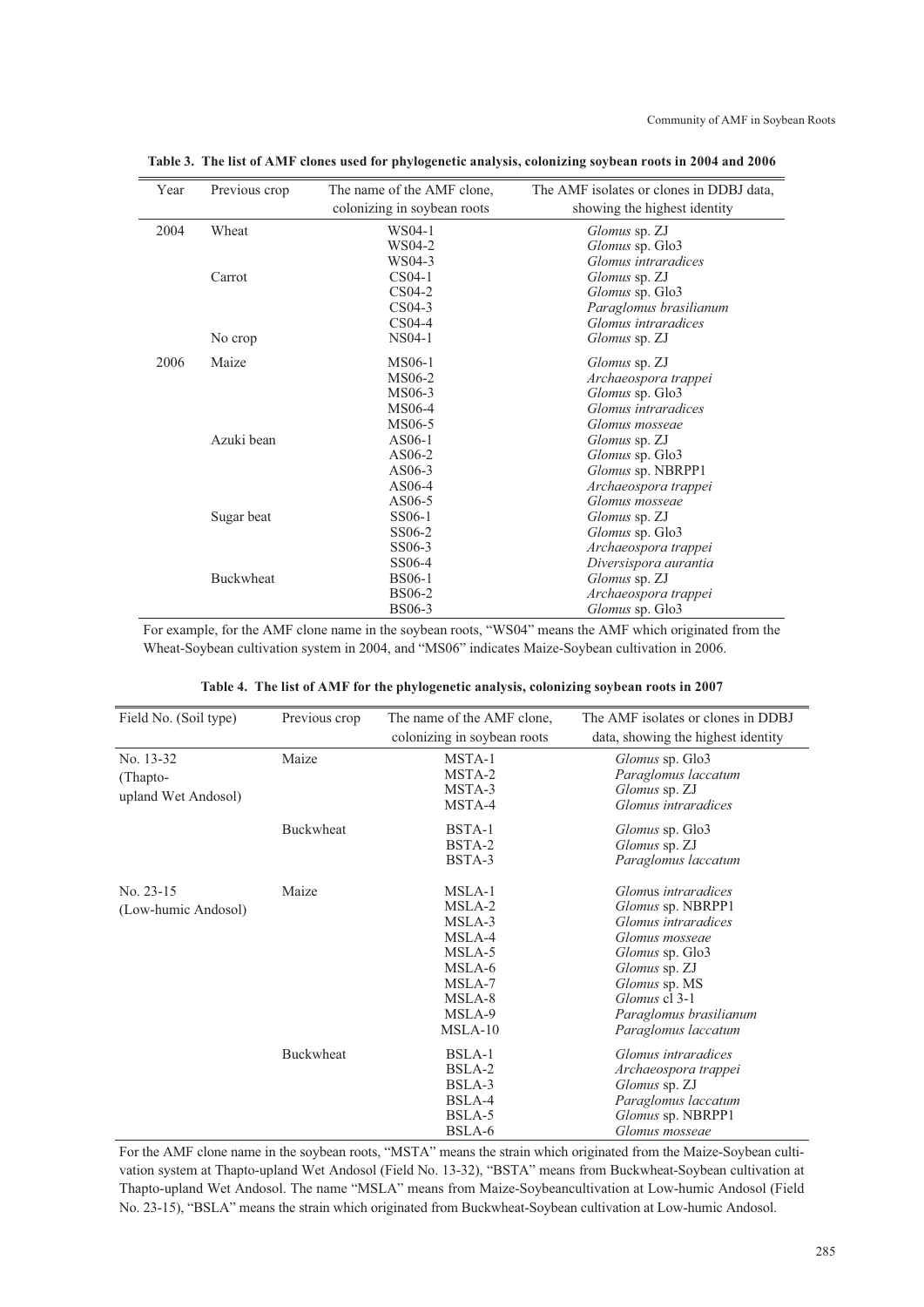|                                  | Year               |        | 2006 |                |               |                |    |                |    |                |                |                |
|----------------------------------|--------------------|--------|------|----------------|---------------|----------------|----|----------------|----|----------------|----------------|----------------|
|                                  | Previous crop      | Carrot |      | Wheat No crop  |               | Maize          |    | Aazuki bean    |    | Sugar beat     |                | Buckwheat      |
|                                  | Time after seeding | 6w     | 6w   | 6w             | 6w            | 8 <sub>W</sub> | 6w | 8 <sub>W</sub> | 6w | 8 <sub>W</sub> | 6w             | 8 <sub>W</sub> |
| AMF phylotype $†$                |                    |        |      |                |               |                |    |                |    |                |                |                |
| $Glo-A1$                         |                    | 6      | 16   |                | 4             | 6              | 2  | $\overline{c}$ | 7  |                | 5              | 6              |
| $Glo-A2$                         |                    | 8      | 4    |                | 5             |                |    |                |    |                |                |                |
| $Glo-AA3$                        |                    |        |      |                |               |                |    |                |    |                |                |                |
| $Glo-AA$                         |                    |        |      |                |               |                |    |                |    |                |                |                |
| Diversisporaceae                 |                    |        |      |                |               |                |    | 6              | 4  | 4              | $\overline{2}$ | 4              |
| $Glo-B1$                         |                    | 26     | 37   | 57             | 28            | 42             | 41 | 37             | 24 | 31             | 28             | 32             |
| $Glo-B2$                         |                    |        |      |                | $\mathcal{D}$ |                |    |                |    |                |                |                |
| Paraglomeraceae                  |                    | 5      |      |                |               |                |    |                |    | 10             |                |                |
| Archaeosporaceae                 |                    |        |      |                | 14            | 3              | 12 |                |    | 3              | 8              | 2              |
| Total number of clone            |                    | 47     | 59   | 58             | 54            | 53             | 61 | 45             | 37 | 49             | 44             | 48             |
| Number of detected AMF phylotype |                    | 6      | 5    | $\overline{2}$ | 6             | 4              | 5  | 3              | 5  | 5              | 5              |                |

### **Table 5. The number of isolated AMF clones colonizing in soybean roots, cultivated after a range of previous conditions in2004 and 2006**

† AMF phylotypes were decided by phylogenetic analysis (Fig. 1).

The DNA were extracted from soybean roots, whereupon the partial 18S rDNA was amplified, cloned, and sequenced and the AMF sequences were separated into AMF phylotypes.

### **Table 6. The number of the isolated AMF clones colonizing in the soybean roots, cultivated after a range of previous conditions in 2007**

|                                                 | Soil type          | Thapto-upland Wet Andosol |                |    |                  | Low-humic Andosol |                |                |                  |
|-------------------------------------------------|--------------------|---------------------------|----------------|----|------------------|-------------------|----------------|----------------|------------------|
|                                                 | Previous crop      |                           | Maize          |    | <b>Buckwheat</b> |                   | Maize          |                | <b>Buckwheat</b> |
|                                                 | Time after seeding | 6w                        | 8 <sub>W</sub> | 6w | 8 <sub>W</sub>   | 6w                | 8 <sub>W</sub> | 6w             | 8 <sub>W</sub>   |
| $AMF$ phlotype <sup><math>\uparrow</math></sup> |                    |                           |                |    |                  |                   |                |                |                  |
| $Glo-A1$                                        |                    | 31                        | 21             | 15 | 16               | 4                 | 13             |                | 5                |
| $Glo-A2$                                        |                    | 8                         |                |    |                  | 28                | 25             | 22             | 23               |
| $Glo-AA3$                                       |                    |                           |                |    |                  |                   |                |                |                  |
| $Glo-A4$                                        |                    |                           |                |    |                  |                   |                | $\overline{2}$ |                  |
| Diversisporaceae                                |                    |                           | 6              |    |                  |                   |                |                |                  |
| $Glo-B1$                                        |                    | 11                        | 9              | 24 | 28               | 8                 | $\mathfrak{D}$ | 3              | 6                |
| $Glo-B2$                                        |                    |                           |                |    |                  | 13                | 7              | 10             | 6                |
| Paraglomeraceae                                 |                    | 11                        | 12             | 6  | 7                |                   |                | 10             |                  |
| Archaeosporaceae                                |                    |                           |                |    |                  |                   |                | 13             |                  |
| Acaulosporaceae                                 |                    |                           |                |    |                  |                   |                |                |                  |
| Gigasporaceae                                   |                    |                           |                |    |                  |                   |                |                |                  |
| Total number of clone                           |                    | 63                        | 49             | 47 | 52               | 62                | 48             | 61             | 52               |
| Number of detected AMF phylotype                |                    | 6                         | 5              | 5  | 4                | 8                 | 5              |                | 8                |

† AMF phylotypes were decided by phylogenetic analysis (Fig. 1).

The DNAs were extracted from soybean roots, whereupon the partial 18S rDNA was ammplified, cloned, and sequenced and the AMF sequences were separated into AMF phylotypes.

deciding the AMF community in the soybean roots, whereupon the PCA was performed. The AMF phylotypes were separated, but not grouped, by PC1 (47.7%) and PC2 (16.4%), and Glo-B1 and Glo-A1 had the highest score for PC1 (Fig. 2).

In this study, around 40 to 60 data of clones for each treatment were used to discuss the diversity of AMF species in soybean roots. Approximately 10 clones was prepared from each of the PCR products, which originated from 6 different root DNAs (in total, approximately 60 clones, but some data were omitted). The sampling effort was examined by rarefaction analysis of two selected samples (Fig. 3). The rarefaction curves flattened with a sample size of around 60.

# **Discussion**

It was reported that the AMF diversity and density in the soil of rotated fields exceeded those in mono-cropped fields. The AMF diversity in the soil of a maize-crotalaria crop-rotation system exceeded that in a mono-cropped field of maize (Oehl et al. 2003). The AMF diversity in the soil of soybean fields was greater when the previous crop was a non-soybean species (Hendrix et al. 1995). Therefore, for our experimental fields, it was thought that the previous crop might impact the AMF community in the roots of suc-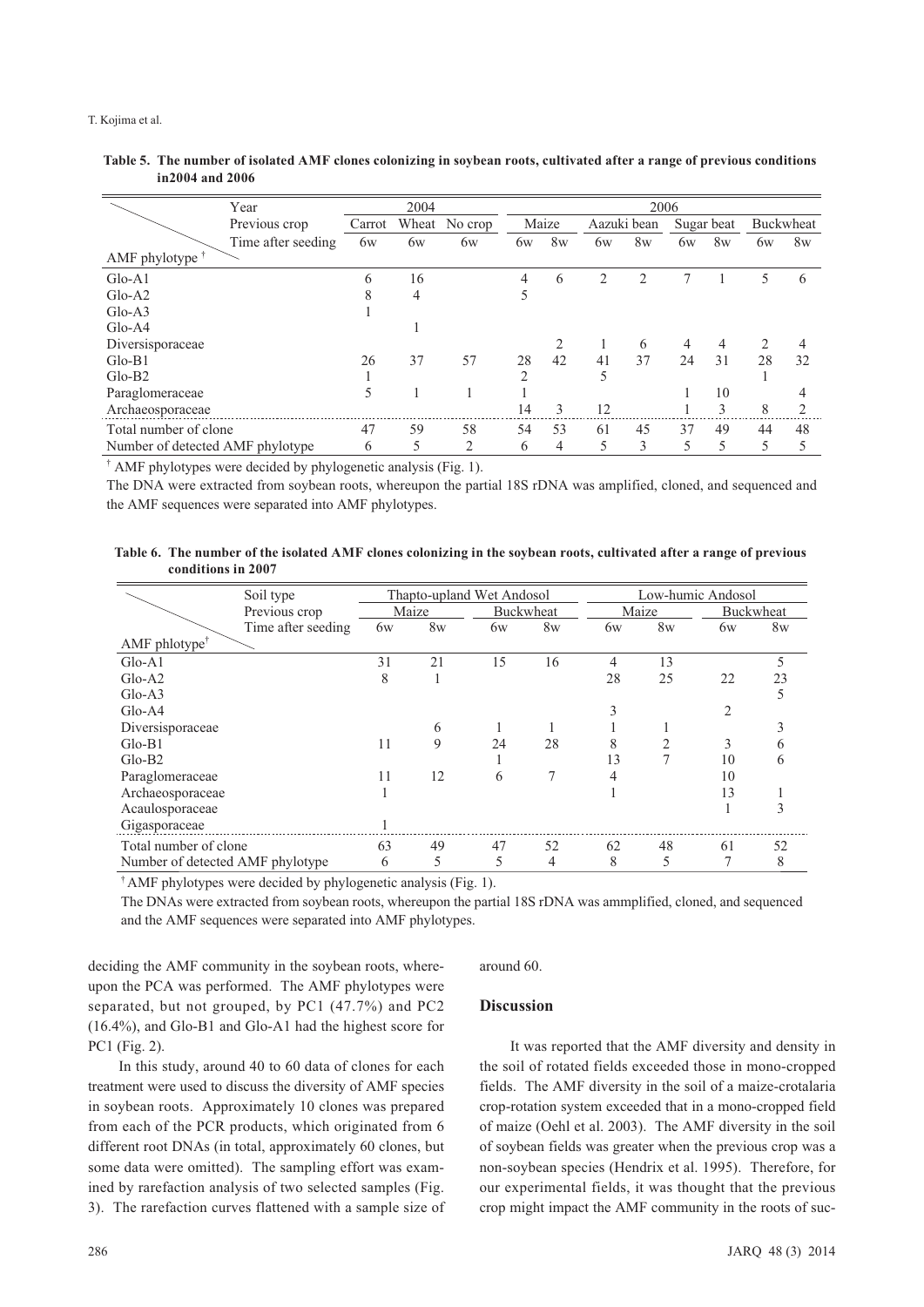



The data were converted into binary data, '1' for detected and '0' for undetected, and calculated.

ceeding crops. *However, there* was little knowledge of the AMF community in plant roots in crop-rotated fields; hence this study could reveal new knowledge of the AMF community structure in soybean roots, with different preceding cropping systems, in Japan.

In this study, it was shown that a range of previous cropping systems could affect AM colonization, but little was revealed on the AMF community structure in soybean roots. The AMF colonization of the soybean roots was lower where the previous crop was non-mycorrhizal rather than mycorrhizal plants, in 2006 and 2007. However, phylogenetic analysis revealed that the AMF community in soybean roots differed little among the treatments. Furthermore, PCA revealed that PC1was contributed mainly by the frequency of AMF detection in soybean roots and possibly also slightly by detectability in Thapto-upland Wet Andosol (Fig. 2). It was suggested that, irrespective of the previous crops, the same AMF phylotypes colonized dominantly in soybean roots. As separated by the axis PC1, it was shown that the AMF phylotype, Glo-B1, colonized most frequently (PC1=4.45), followed by Glo-A1 (PC1=4.05) (Fig. 2). Similarly, the experimental field with rotated crop cultivation showed common species in the soil, *Glomus claroideum,* regardless of the different fertilization treatments (Vestberg et al. 2011). Conversely, the AMF phylotypes in soybean roots were also separated slightly by the axis PC2 (16.4%). It was thought PC2 might be contributed mainly by year. For example, the AMF phylotype "Diversisporaceae" was detected in 2006 and 2007, but not in 2004. The experiments were performed in different fields every year. It was implied that the AMF community, colonizing in soybean roots, was comparatively affected by different conditions of fields, rather than by the range of previous crops.

The AMF most frequently detected in soybean roots and cultivated in our field condition (in Sapporo, Hokkaido, Japan), were the phylotype "Glo-B1". Previous studies based on spore observation reported that *Gigaspora* sp*.* was the dominant AMF in some soybean fields of Andosol, Japan (Saito & Vargas 1991), or Purple Red Latosol, Brazil (Kojima et al. 2005). In other studies, *Glomus* spp. dominated in some soils after soybean cultivation (An et al. 1990, Franke-Snyder et al. 2001). In this study, several *Glomus* spp. dominated in the soybean roots*,* regardless of the previous crops cultivated the year before. *Glomus* spp. was also the dominant AMF spores in the soil after soybean cultivation in 2004 (data not shown). Isobe et al. (2011) examined the AMF community in soybean roots cultivated in two different regions of Japan, Kanagawa and Hokkaido, using a molecular technique. Gigasporaceae was detected in Kanagawa, but not in Hokkaido. Their results corresponded to our results in Hokkaido. The AMF, *Glomus* sp. ZJ, was detected in the grasslands in Japan. Furthermore, it was reported that unidentified *Glomus* spp. were the most dominant in the roots of *Miscanthus sinensis* and *Zoysia japonica* (Saito et al. 2004), as well as in soil of several semi-natural grasslands in Japan (Kojima et al. 2009). The soil type of those fields was also Andosol, which implies that some common indigenous AMF species might be distributed among Andosol soils in Japan.

In 2007, there were not large differences in the AMF community among treatments, cultivated with a range of previous crops. However, the detected number of AMF phylotypes differed among the different fields. If the detected clone number was considered, it was shown that the detectable AMF phylotypes differed between fields. The Glo-B1 and Glo-A1 groups were most frequently detected in the Thapto-upland Wet Andosol, but the group Glo-A2 was most common in Low-humic Andosol. Therefore, it was thought that the AMF community in soybean roots was not influenced by the previous crops cultivated the year before, but by other environmental factors. Oehl et al. (2010) showed that the composition of AMF in fields was strongly dependent on soil types. However, Karasawa et al. (2000 & 2001) showed that the AMF effect on plant growth depended on the type of previous crop rather than environmental factors such as soil type or soil moisture. Field No. 23-15 with Low-humic Andosol was used as grasslands and red clover was grown there for 4 years. The AMF diversity in fields used as grasslands for an extended period exceeded that of crop fields (Oehl et al. 2003). Hamel et al. (1994) showed that the AMF diversity was unaffected by barley cultivation for 3 years in a longterm meadow. The species number and density of AMF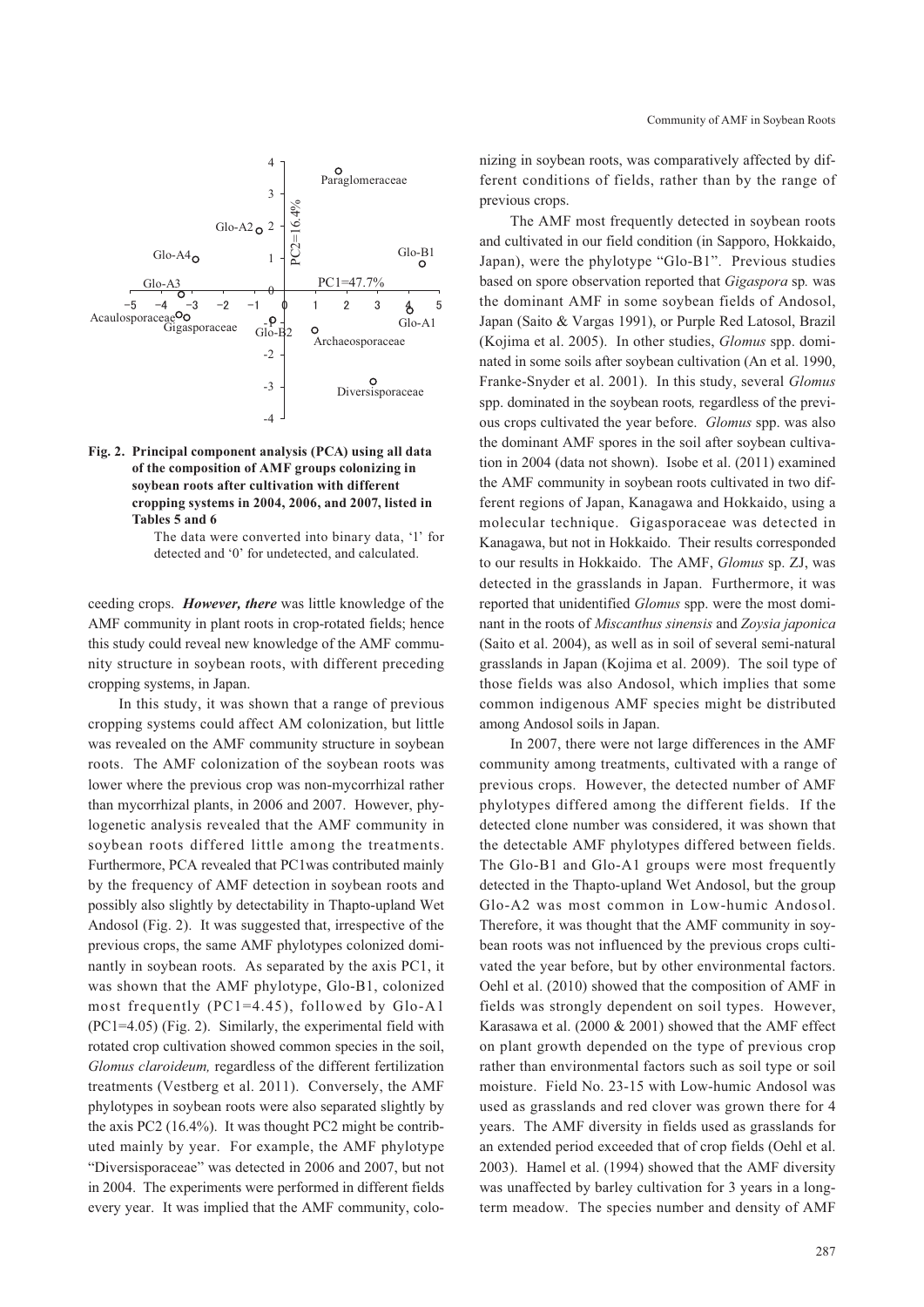spores were higher in grasslands or red clover fields than in barley or wheat fields (Menendez et al. 2001). Accordingly, the higher AMF diversity in the Low-humic Andosol field might be attributable not only to differences in soil types but also to the previous long-term vegetation.

With regard to AMF colonization in soybean roots, in 2007, when maize was the previous crop, AMF colonization in the soybean roots was higher in Low-humic Andosol fields than Thapto-upland Wet Andosol. The available P concentration was higher in Thapto-upland Wet Andosol than Low-humic Andosol. Furthermore, more AMF phylotype seemed present in the soil of Low-humic Andosol than Thapto-upland Wet Andosol. Generally, AMF colonization decreases with increasing P concentration in soil (Smith & Read 2008). Therefore, the available P and the species richness of AMF in the soil could affect the colonization. The differences in the available P in soil and previous crops also affected the soybean yield in 2007. While in 2004 and 2006, there was no significance among a range of previous cropping systems, in the experimental fields where samples were collected for this study, the standardized soybean yields in 2004-2006 were significantly higher where the previous crop was the host plant (Oka et al. 2010). This implied that the difference in the previous cropping system strongly affected AMF colonization at an earlier soybean growth stage.

Generally, the AMF seems to be randomly distributed in fields. By increasing the sampling frequency, more AMF species can be detected in experimental fields along with several types of plants (Whitcomb & Stutz 2007). However, in mono-cropping, the AMF diversity under field conditions seems more constant. Fewer AMF species were observed in the plant roots of an arable site than in roots in a natural ecosystem (Helgason 1998). Therefore, in the current study, a total of 6 samples were collected, based on consideration of the number of previous conditions and analytical effort. Renker et al. (2006) showed that when the DNA was extracted from a pool of 50 roots, fewer AM species were detected. When the DNA was prepared by extraction from each 50 roots separately, the number of detected species increased. The rarefaction curves flattened with a sample size of around 60 (Fig. 3). It was implied that the number of clones, prepared in this study (40 to 60), was appropriate for discussing diversity. In the case of the DGGE method, the diversity could be calculated based on the strength of each band, which reflected the amount of PCR product for each of the DNA sequences, which originated from different species or strains (Abell & McOrist 2007). It was thought that the number of clones could also reflect the density of each AMF taxa, colonizing in the roots. However, because of the multiple amplification of root DNA by nested PCR, the results in this study became less quantitative. Accordingly, in future study, the sampling and analytical methods should





**number, originated from colony PCR**  Two kinds of samples were analyzed. A solid line represents the data of the cultivated condition as BSLA at 6 weeks in 2007, while a dashed line represents the condition as MSTA at 6 weeks in 2007. MSTA: the Maize-Soybean cultivation system at Thapto-upland Wet Andosol, BSLA: Buckwheat-Soybean cultivation at Low-humic Andosol.

be considered precisely to determine AMF diversity in the roots.

## **Conclusion**

Phylogenetic analysis using primers specific to 18SrDNA of AMF showed that the AMF communities in soybean roots differed little among a range of previous cropping systems in this study and the most detectable AMF in soybean roots was the phylotype "Glo-B1", including *Glomus* sp. ZJ. When the previous condition was bare soil (no crop), there were minimal AMF phylotypes in soybean roots. In our experimental fields, the number of AMF phylotypes at the Low-humic Andosol field, which had been continuously used as grasslands for 4 years, seemed to exceed that at the Thapto-upland Wet Andosol field. It was implied that AMF diversity might be affected by long-term vegetation or environmental conditions rather than just previous crops. In future studies, soil types or long-term crop rotations, which might determine the AMF diversity in crop roots, should be considered.

### **Acknowledgements**

This work was supported by the Grant-in-Aid "Development of New Biorational Techniques for Sustainable Agriculture" and "Development of mitigation and adaptation techniques to global warming in the sectors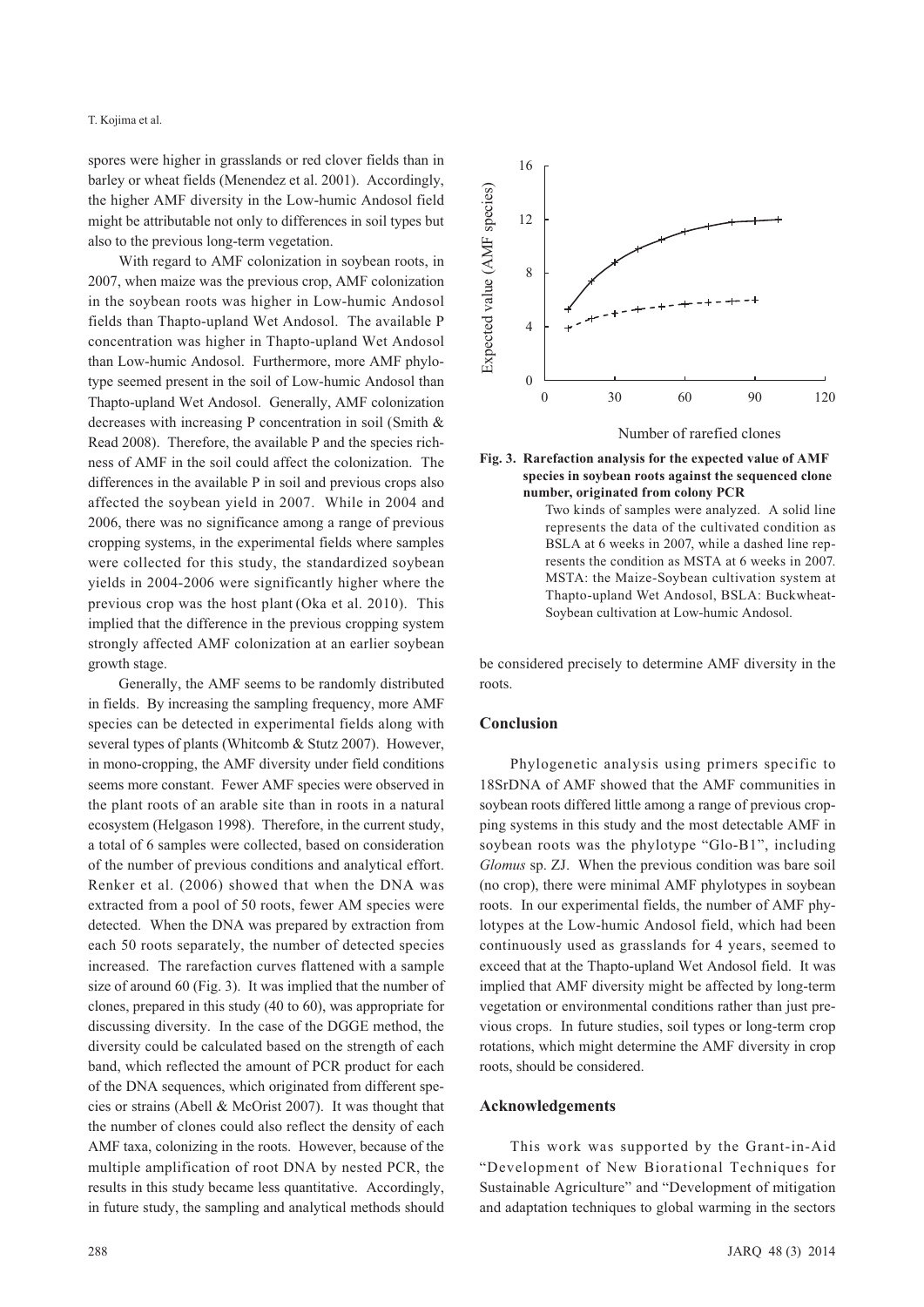of agriculture, forestry, and fisheries" from the Ministry of Agriculture, Forestry, and Fisheries, Japan. We are grateful to Dr. Manabu Takahara (NARO Institute of Livestock and Grassland Science, Japan) and Dr. Hirosuke Oba (The University of Tokyo, Japan) for their help with the genetic experiments and analysis. We are also grateful to Dr. Masayuki Ushio (Kyoto University, Japan) for his advice on statistical analysis.

## **References**

- Abell, G. C. J. & McOrist, A. L. (2007) Assessment of the diversity and stability of faecal bacteria from healthy adults using molecular methods. *Microb. Ecol. Health D*., **19**, 229-240.
- An, Z.-Q. et al. (1990) Vertical distribution of endogonaceous mycorrhizal fungi associated with soybean, as affected by soil fumigation. *Soil Biol. Biochem.*, **22**, 715-719.
- Arihara, J. & Karasawa, T. (2000) Effect of previous crops on arbuscular mycorrhizal formation and growth of succeeding maize. *Soil Sci. Plant Nutr.*, **46**, 43-51.
- Bever, J. D. et al. (1996) Host-dependent sporulation and species diversity of arbuscular mycorrhizal fungi in a mown grassland. *J. Ecol.*, **84**, 71-82.
- Brundrett, M. et al. (1996) *Working with Mycorrhizas in Forestry and Agriculture*. ACIAR Monograph 32, ACIAR, Canberra, Australia, 173-215.
- Chalk, P. M. et al. (2006) The role of arbuscular mycorrhiza in legume symbiotic performance. *Soil Biol. Biochem.*, **38**, 2944-2951.
- Cheng, Y. et al. (2013) Ninety-year, but not single, application of phosphorus fertilizer has a major impact on arbuscular mycorrhizal fungal communities. *Plant Soil*, **365**, 397-407.
- Clapp, J. P. et al. (2002) Genetic studies of the structure and diversity of arbuscular mycorrhizal fungal communities. *In* Mycorrhizal Ecology, eds. van der Heijdn, M. G. A. & Sanders I. R., Springer, Berlin, Germany, 201-224.
- Cordell, D. et al. (2009) The story of phosphorus: Global food security and food for thought. *Global Environ. Change*, **19**, 292-305.
- Daniell, T. J. et al. (2001) Molecular diversity of arbuscular mycorrhizal fungi colonising arable crops. *FEMS Microbiol. Ecol*., **36**, 203-209.
- Di Bonito, R. et al. (1995) Detection of an arbuscular mycorrhizal fungus in roots of different plant species with the PCR*. Appl. Environ. Microbiol*., **61**, 2809-2810.
- Douds Jr, D. D. et al. (1998) Regulation of arbuscular mycorrhizal development by plant host and fungus species in alfalfa. *New Phytol.*, **138**, 27-35.
- Ellis, J. R. et al. (1992) Grain sorghum-soybean rotation and fertilization influence on vesicular-arbuscular mycorrhizal fungi. *Soil Sci. Soc. Am. J.*, **56**, 789-794.
- Franke-Snyder, M. et al. (2001) Diversity of communities of arbuscular mycorrhizal (AM) fungi present in conventional versus low-input agricultural sites in eastern Pennsylvania, USA. *Appl. Soil Ecol*., **16**, 35-48.
- Giovannetti, M. & Mosse, B. (1980) An evaluation of techniques for measuring vesicular- arbuscular mycorrhizal infection in roots. *New Phytol.*, **84**, 489-500.
- Hamel, C. et al. (1994) Composition of the vesicular-arbuscular mycorrhizal fungi population in an old meadow as affected

by pH, phosphorus and soil disturbance. *Agric. Ecosys. Environ.*, **49**, 223-231.

- Harrier, L.A. & Watson, C.A. (2004) The potential role of arbuscular mycorrhizal (AM) fungi in the bioprotection of plants against soil-borne pathogens in organic and/or other sustainable farming systems. *Pest Manag. Sci*., **60**, 149-157.
- Hasegawa, M. (2006) Application of ordination in community ecology of soil animals. *Edaphologia*, **80**, 35-64 [In Japanese with English summary].
- Helgason, T. et al. (1998) Ploughing up the wood-wide web? *Nature*, **394**, 431.
- Hendrix, J. W. et al. (1995) Divergence of mycorrhizal fungal communities in crop production systems. *Plant Soil*, **170**, 131-140.
- Hill, M.O. & Gauch, H.G. (1980) Detrended correspondence analysis, an improved ordination technique. *Vegetatio*, **42**, 47-58.
- Isobe, K. et al. (2011) Arbuscular mycorrhizal fungal community structure in soybean roots: comparison between Kanagawa and Hokkaido, Japan. *Adv. Microbiol.*, **1**, 13-22.
- Karasawa, T. et al. (2000) Effects of previous crops on arbuscular mycorrhizal formation and growth of maize under various soil moisture conditions. *Soil Sci. Plant Nutr.*, **46**, 53-60.
- Karasawa, T. et al. (2001) Variable response of growth and arbuscular mycorrhizal colonization of maize plants to preceding crops in various types of soils. *Biol. Fertil. Soils*, **33**, 286-293.
- Karasawa, T, et al. (2002) Differences in growth responses of maize producing cropping caused by fluctuation in the population of indigenous arbuscular mycorrhizal fungi. *Soil Biol. Biochem.*, **34**, 851-857.
- Kojima, T. et al. (2005) Arbuscular mycorrhizal fungi in the fields of Agropastral system in Brazil. *Nihon souchi gakkaishi* (*Jp. J. of Grassl. Sci.*), **51**, 79-86 [In Japanese with English summary].
- Kojima, T. et al. (2009) The diversity of arbuscular mycorrhizal fungi in Japanese grasslands. *Nihon souchi gakkaishi* (*Jp. J. of Grassl. Sci.*), **55**, 148-155 [In Japanese with English summary].
- Kurle, J. E. & Pfleger, F. L. (1996) Management influences on arbuscular mycorrhizal fungal species composition in a cornsoybean rotation. *Agron. J.*, **88**, 155-161.
- Menendez, A. B. et al. (2001) Arbuscular mycorrhizal populations associated with natural and cultivated vegetation on a site of Buenos Aires province, Argentina. *Biol. Fertil. Soils*, **33**, 373-381.
- Norman, J. R. et al. (1996) Arbuscular mycorrhizal fungalinduced alteration to root architecture in strawberry and induced resistance to the root pathogen *Phytophthora fragariae. Plant Soil*, **185**, 191-198.
- Obara, H. et al. (2011) Comprehensive soil classification system of Japan First approximation. *Bull. Natl. Inst. Agro-Environ. Sci.*, **29**, 1-73 [In Japanese with English summary].
- Oehl, F. et al. (2003) Impact of land use intensity on the species diversity of arbuscular mycorrhizal fungi in agroecosystems of central Europe. *Appl. Environ. Microbiol.*, **69**, 2816-2824.
- Oehl, F. et al. (2010) Soil type and land use intensity determine the composition of arbuscular mycorrhizal fungal communities. *Soil. Biol. Biochem.*, **42**, 724-738.
- Oka, N. et al. (2010) Maintenance of soybean yield with reduced phosphorus application by previous cropping with mycorrhizal plants. *Soil. Sci. Plant Nutr.*, **56**, 824-830.